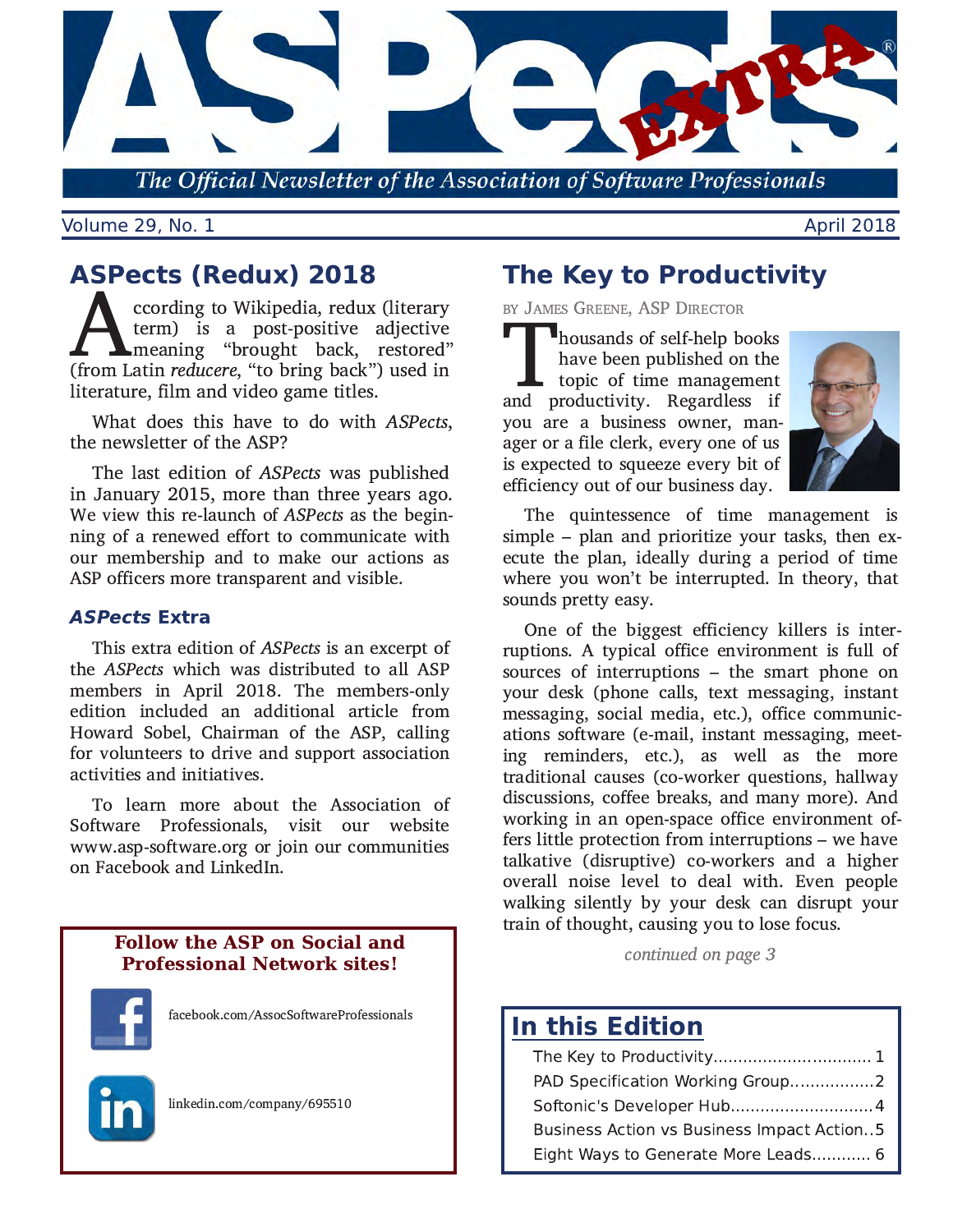<span id="page-1-0"></span>

ASPects is published for advising and informing member of the Association of Software Professionals about group activities and sharing of information. All material is compiled without verification of accuracy or applicability to a specific task or information system. Comments are the view of their author and no other person or organization.

> Advertisements do not constitute endorsements.

ASPects is published quarterly. Deadline for submissions is 15 days prior to the scheduled publication date.

> Address all editorial copy and advertising content to:

> > James Greene, Editor aspects@asp-software.org

ASPects is copyright © 2018 by the Association of Software Professionals™. All rights reserved. No part may be reproduced without prior written permission of the ASP. Feature articles are copyrighted by their authors.

> For advertising rates, please contact James Greene, Editor at aspects@asp-software.org



**Upcoming ASPects Publication Dates** and Submission Deadlines

ASPects Volume 29, No. 2 Publication: July 16, 2018 Submission Deadline: June 30, 2018

ASPects Volume 29, No. 3 Publication: October 15, 2018 Submission Deadline: Sept. 30, 2018

ASPects Volume 30, No. 1 Publication: January 14, 2019 Submission Deadline: Dec. 31, 2018

# **PAD Specification 4.1 Working Group**

The update of the ASP's Portable Application Description (PAD®) specification is under way, and you can be part of this important initiative.

PAD version 4.0, announced in December 2012, includes support for publishers to add social network links (Google+, Facebook, Twitter, etc..) and links for video content (YouTube, etc..) while also incorporating authentication, certification, and other security features to protect publishers and their applications from PAD SPAM, fraud, hijacking and malware. All PAD v4.0 files use a real-time PAD Validator and are reviewed for official publication by technical professionals before placed on the Official PAD Repository.

A PAD Committee is now being formed to specify the next release of the PAD specification (PAD version 4.1). Like all previous specification updates, the ASP is inviting members to join the working group and contribute to the next generation of the PAD specification.

A group has been created on the LinkedIn® professional networking platform by Joel Diamond, ASP Vice President and PAD committee chair.

If you would like to help shape the future of the PAD specification, connect with Joel Diamond on LinkedIn and request membership to the PAD Spec Group.

Joel Diamond on LinkedIn:

https://www.linkedin.com/in/joeldiamond/

PAD 4.0 Specification:

http://pad.asp-software.org/

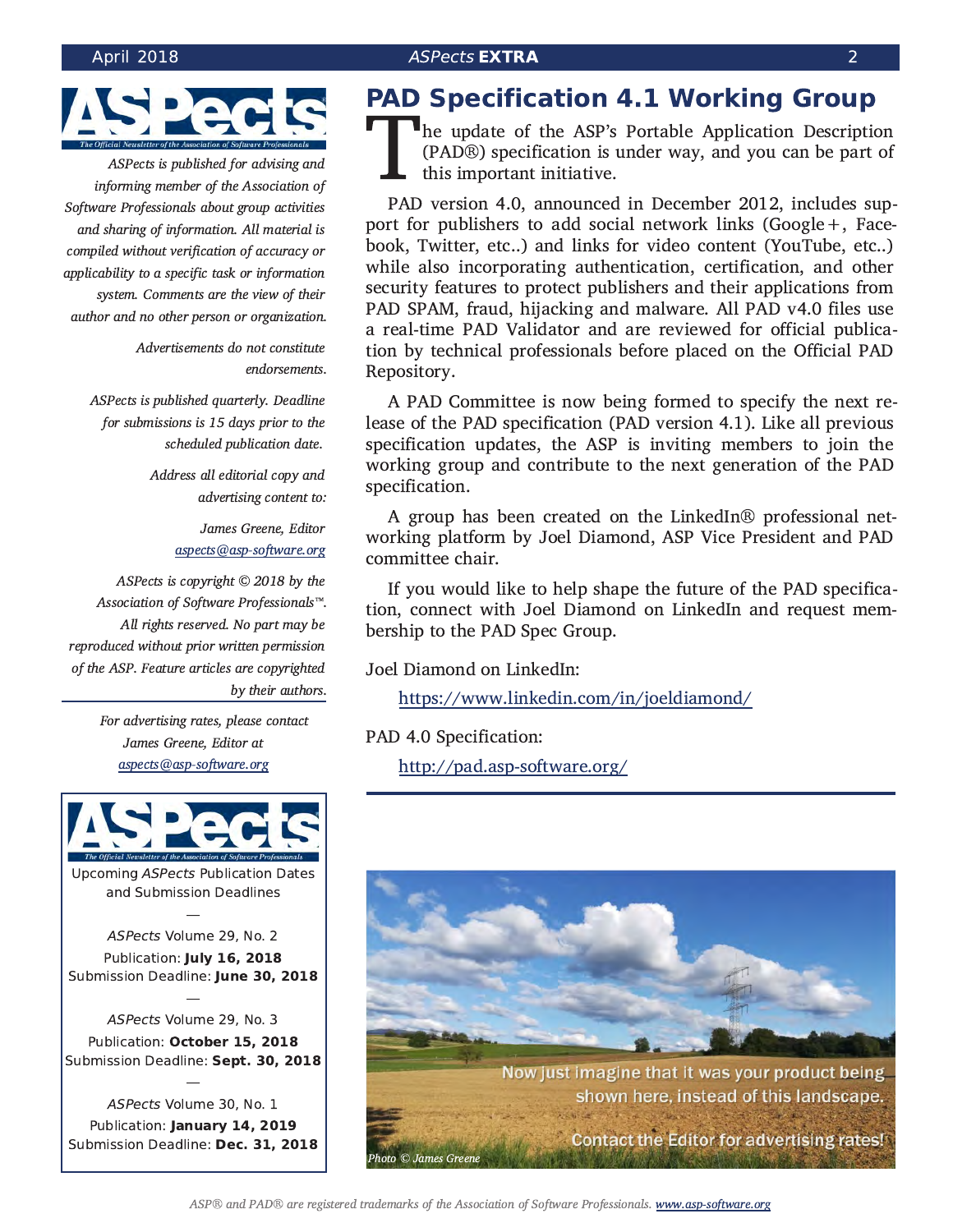### **ASPects EXTRA**

### continued from page 1

If you want to become more efficient, you should make every effort to block some time each day when you can work without interruptions: Put your smart phone in "Flight mode," turn off all e-mail and instant messaging notifications, and close your office door (if possible). If you don't have an office, try to block some time (e.g. one hour) in a meeting room, where you can focus on your most important tasks.

Plan some time each day, either in the morning before you get absorbed by "daily business" or late in the afternoon before you leave, to prioritize your tasks and demands on your time.

#### **Make a List**

Begin by creating a "To Do" list  $-$  writing down of all of those things which need to be done.

Just by writing everything down, you'll begin to feel a bit less overwhelmed - when you put it down on paper (or type it into your electronic todo list), you no longer need to keep everything in your head. This simple act alone can take some of the burden off of your shoulders.

At the same time, facing a facing a huge list of tasks can be intimidating and overwhelming.

I once attended a presentation from an extreme sportsman. During his presentation, he was asked how he prepares to run a marathon. His answer was very simple:

> "All I have to do is run one kilometer  $-a$ simple task, which is done easily. If I can run one kilometer easily, then I can do it again. A marathon is simply running one kilometer, 42 times in a row."

Dealing with an overwhelming list of To Dos is exactly the same: Instead of trying to swallow a whole meal at once, take one bite at a time.

### **The Eisenhower Box**

When looking at your list of tasks, the first question that you will likely ask is, "where should I begin?"

There will be items on your list which will need to be done soon. And there will be items on your list which are important. And when you be-



Figure 1 - The Eisenhower Box

gin to look carefully at the items on your list, you will likely find that just a few items fall into both categories.

The idea of differentiating between urgent items and important items has been attributed to Dwight D. Eisenhower, the 34th President of the United States of America. He is quoted as saying,

> "I have two kinds of problems, the urgent and the important. The urgent are not important, and the important are never urgent."

This led to the creation of the Eisenhower Box or Eisenhower Matrix shown on the following page.

Take a critical look at your To Do list: How many items fall into the not important category?

Obviously, those tasks which are both important and urgent (in the **DO** box) should be given your immediate attention.

The **DECIDE** category is where you can really make great improvements in your time management: Scheduling time to address the important tasks before they become urgent. When you schedule time to deal with tasks which are important, like preparing for an important meeting, writing your business plan, or going to the gym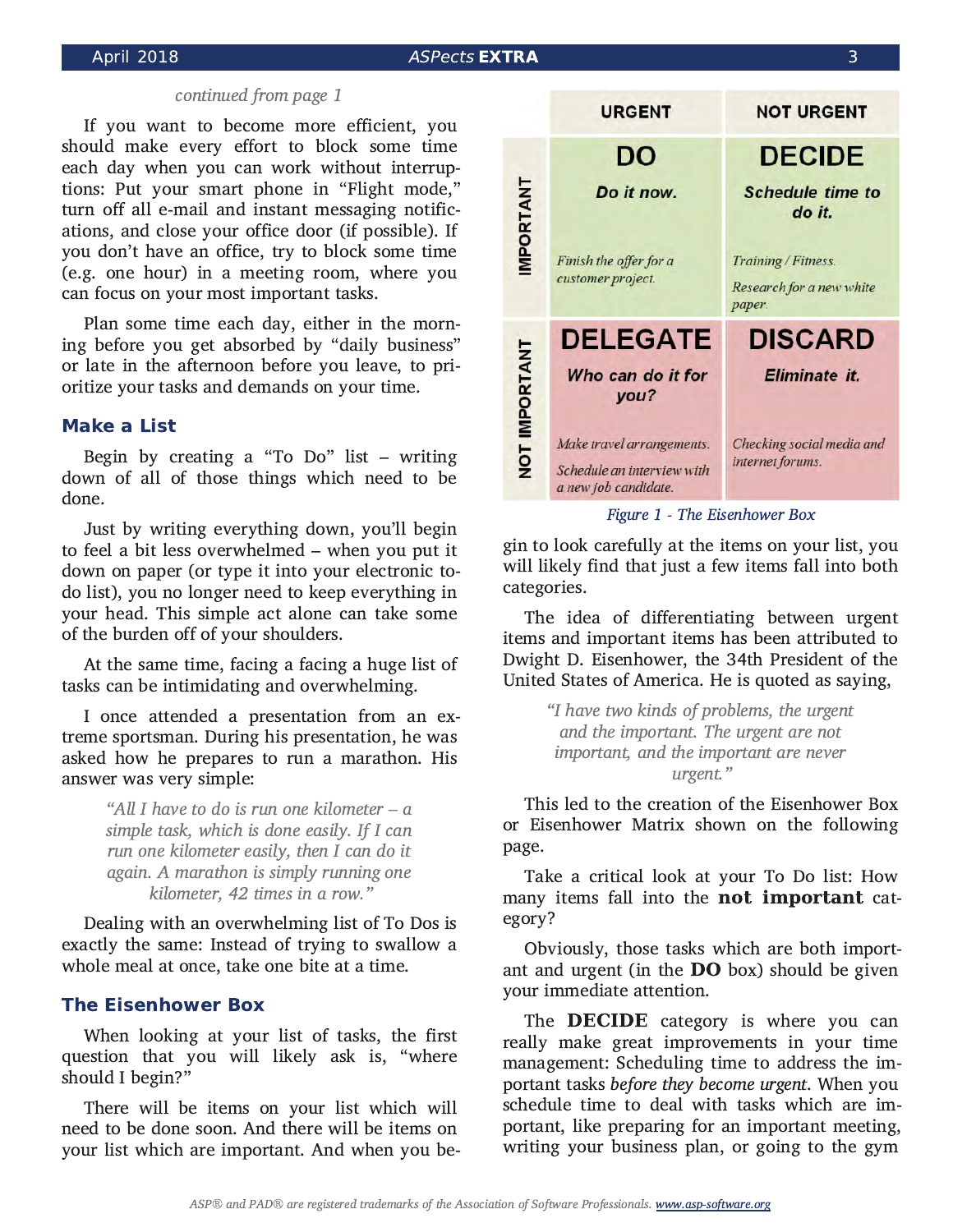<span id="page-3-0"></span>regularly, you can relax knowing that you have time to dedicate and complete these tasks before they become urgent.

Tasks in the **DECIDE** category should always be listed with a completion date. Note them in your agenda: Block time so that you can complete these tasks before they become urgent.

The **DELEGATE** category includes those tasks which need to be done soon, but don't require you to do them yourself. If you are responsible for leading the development of a new product, you should be dedicating your time and effort to that goal. Administrative tasks like making travel arrangements, scheduling job interviews, preparing project status reports, etc. can (and should) be delegated to someone else.

The **DISCARD** category is often the most difficult to embrace but provides the most immediate benefit to your time management. The quickest way to complete a task is to simply remove it from your list. Tasks which are not urgent and not important should be eliminated they are "time wasters."

The goal of the Eisenhower Box is to help you focus your efforts on tasks which have the most value, while freeing yourself of tasks which are of less importance.

When you begin to use these techniques, you will probably find that you have many urgent tasks, some important and quite a few which are neither. Once you have adopted these techniques are part of your daily routine, you will soon notice a shift in your To Do list - the number of **DO** tasks (requiring your immediate attention) will drop. You will have more time to work on important tasks early (in the DECIDE stage), because you are able to plan your time and become more proactive instead of reactive.

James Greene is a Senior Manager at Significon AG in Mainz, Germany (Significon.de). James holds professional certifications in Project Management, Quality Management Computerized and **Systems** 



Validation. James has been a member of the ASP since 2006 and an ASP Director since 2016. He can be contacted at aspects@asp-software.com.

## **Softonic.com Launches New** 'Developer Hub'

Developers can now upload their titles to the world's largest software catalog.

Softonic.com, the world's largest software and app discovery destination, announced the launch of the Softonic Developer Hub, a service that allows developers large and small the opportunity to add their software titles to Softonic's huge catalog.

The Developer Hub is a free, easy-to-use service that lets developers add their titles to the Softonic catalog in no time, and also allows developers who already have a listing on Softonic.com to claim their titles and manage version updates each time they update their software.

The Softonic.com catalog is currently home to hundreds of thousands of titles, contributed by some 60,000 developers worldwide. To facilitate easy use of the tool for developers, the Softonic Developer Hub supports the ASP's PAD® file standard, allowing for a smooth and simple way to upload and manage software.

The Softonic Developer Hub is available at https://sdh.softonic.com.

More information about the ASP PAD Specification can be found on the ASP website under http://pad.asp-software.org.



**New Ad Rates Available!** Ads as low as \$25 per issue. aspects@asp-software.org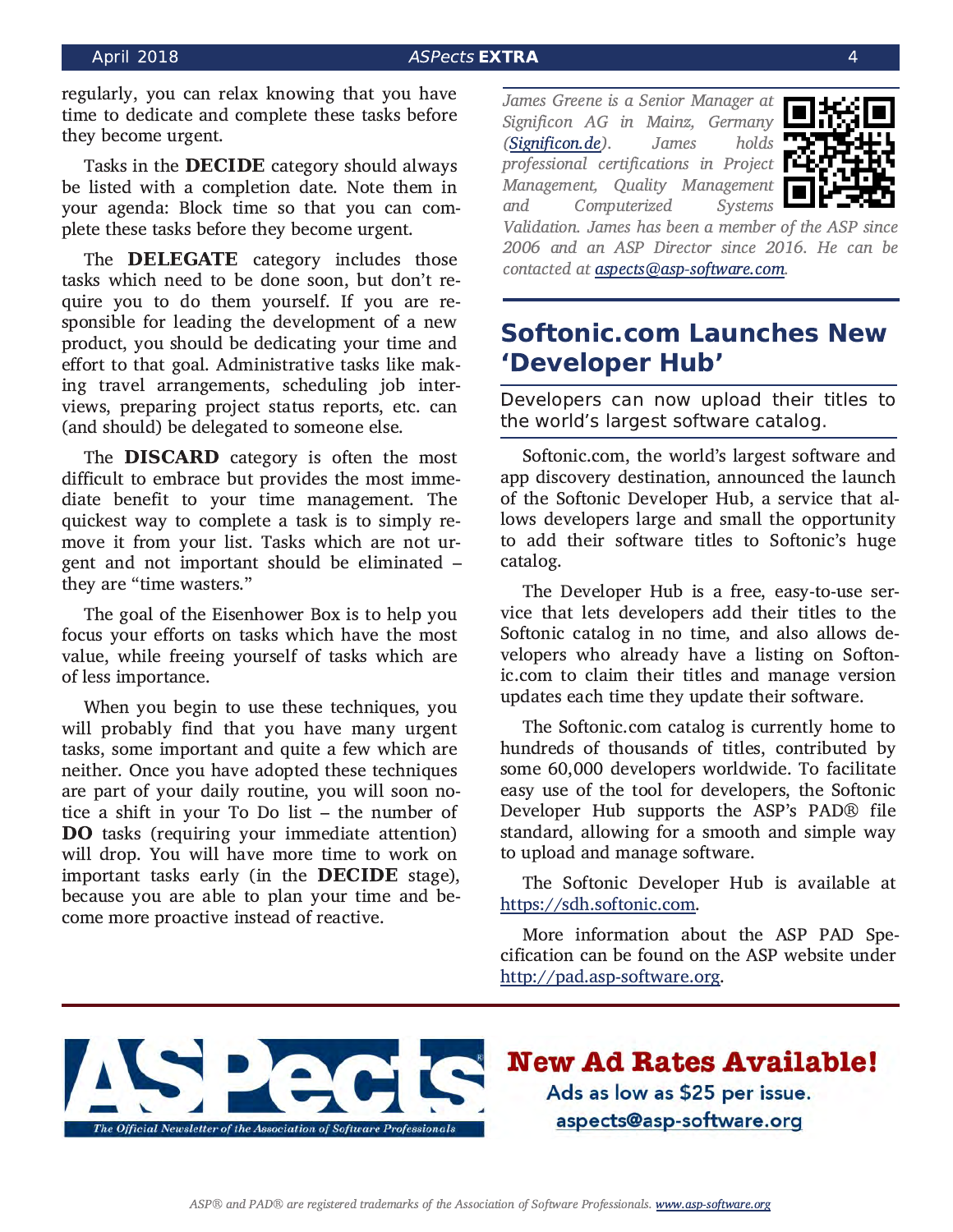### **ASPects EXTRA**

## <span id="page-4-0"></span>**Business Action vs Business Impact Action**

BY JESSICA DEWELL, ASP DIRECTOR

inding the balance of working on things and working towards things is tough. It takes effort and discipline. Spot checks can be fun (and sometimes a nice distraction from all the daily distractions to get back on track).



There is some element of making the tasks support the

abilities we have - not what our business needs.

We must ask ourselves: Is the task for you to further your efforts?

Tasks you create to work on your business include writing blog posts, contributing on Linked-In and other Social Media sites further your relationships and are needed for a strong Internet presence.

When your goal is to build content and reach your target audience, you are furthering your efforts. If, though, you have established a routine and are working on maintaining steady growth and reach of your content and relationships, the task becomes maintenance: a process you execute continuously.

If most of your tasks, like this example, are maintaining instead of furthering — can you get the task off of your to-do list and still get it done? Maintenance is needed for business longevity. That doesn't mean you have to be the one doing it.

Let this quick check-in with your to-do list help you be aware of where you are right now. This knowledge will help shape your planning to create tasks and projects that provide forward progress on your goals.

And there are things our business needs that we really want to do, will help us build our business, and that we really like to do. Yet...we put it off as a reward (and then, we never get to it because the tasks we don't like and don't impact

our business are done instead.

We must ask ourselves: Is the action-item interesting to you?

Sometimes I have a list of to-dos that seems two miles long. For me, the longer the list, the less I like the things on the list (meaning I save up all the least exciting things and try to do them all at once). On these days, the equivalent thought is "no pain, no gain" when exercising comes to mind. I put my head down, power through and don't have a good time executing the tasks, nor do I feel accomplished no matter how much I actually get done.

If your tasks aren't fun  $-$  why do them? Out of obligation? Out of necessity? Or just because vou've always done them?

With a list like this, or a different variation on the same theme, stop right now and go eat a treat. Then while you're up, step outside and take a few deep breaths of fresh air. When you're ready come back to your desk (hey, and maybe you won't come back to your desk after being up and about from tasks you abhor).

These items are most likely (and in my case, always) can be put off. Do that. Put the tasks off.

Your job is to get each and every one of this type of task off of your plate forever. Tasks like this are the ones we hide behind: "I don't have time, I have to..." or "Before I can start, I must...." It's a form of procrastination.

What is one thing we can pay someone else to do for us that impacts our business?

This is THE first question I ask when thinking about growth plans and scaling businesses. We can't do it alone, and even when we already have people working for us to get to the next level more must be offloaded.

Jess Dewell, CEO of Red Direction, implements frameworks for resilience *business* (RedDirection.com). She is a nationally-recognized business development tactician and popular host of The Voice of BOLD Business Radio. She can be contacted at jess@reddirection.com.